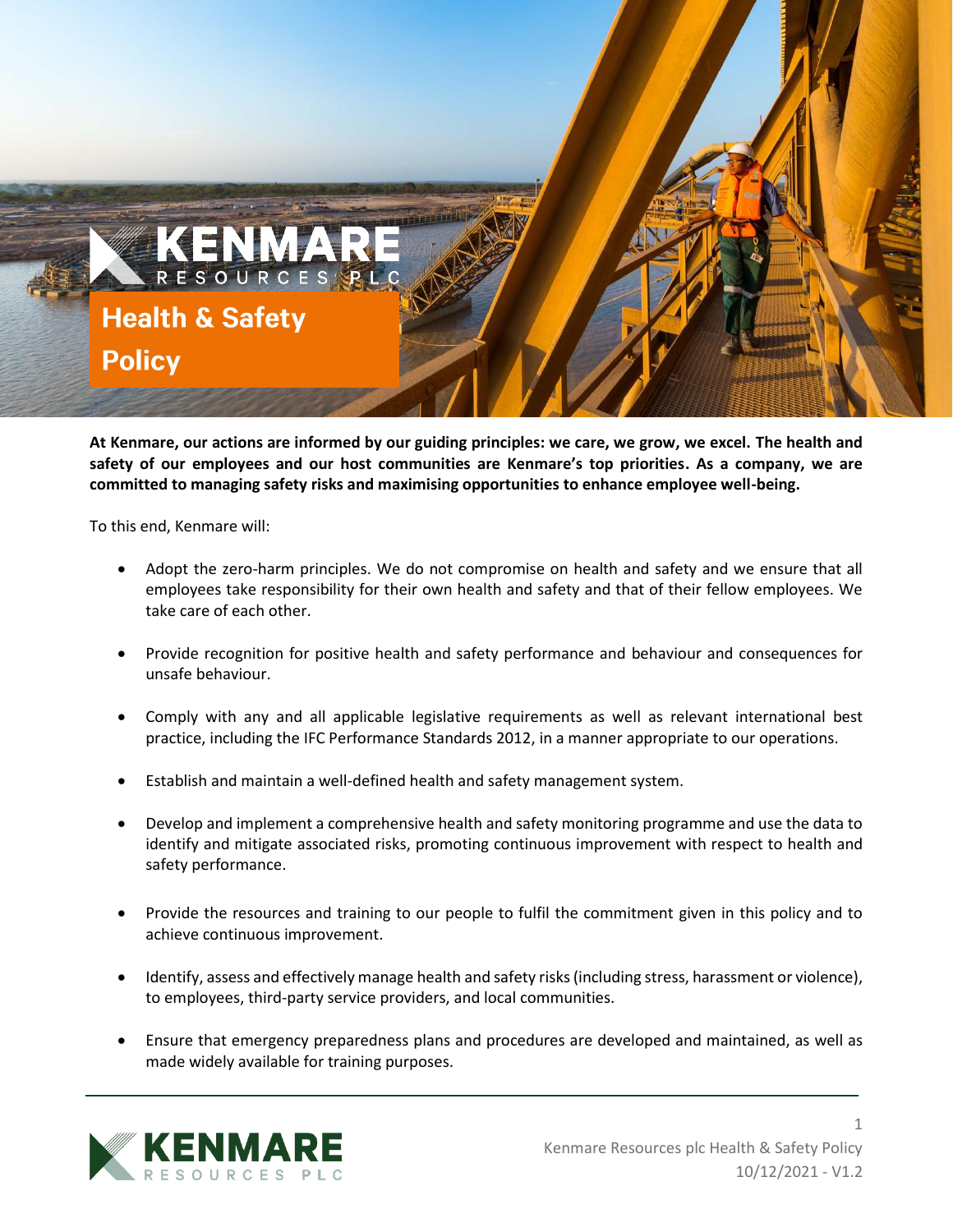- Establish a team of appropriately trained, qualified and experienced employees at the Moma Mine to implement, ensure conformance to and continuously improve the Health and Safety Policy.
- Include Lost Time Injury Frequency Rate (LTIFR) and All Injuries (AI) in our Key Performance Indicators and target continuous improvement. We will also disclose operational fatalities in a timely manner.
- Conduct an external safety audit at least every three years. Currently the NOSA Five Star System Health and Safety Audit is conducted annually at the Moma Mine.
- Communicate openly with employees, government, local communities and all other stakeholders regarding this policy and on all matters pertaining to health and safety within the sphere of influence of Kenmare's mining operation.
- Promote understanding and participation of local communities in health and safety issues through education, information and regular community consultation and communication.

Kenmare will ensure that all employees, as well as visitors to the site, understand and adhere to this Health and Safety Policy when at the Moma Mine or other operations.

Kenmare's Health and Safety Policy is proactively communicated to new employees during their induction, and refresher training is provided to existing employees on a regular basis.

Kenmare will also provide third-party service providers (including contractors and suppliers) with this Policy and we will ask them to adhere to it. We will implement systems to manage supply chain risks and execute reasonable efforts to avoid using suppliers and contractors who bear obvious risks in terms of health and safety.

The Sustainability Committee, and more widely the Board of Directors, has responsibility for overseeing company-wide compliance to the Health & Safety Policy. Management responsibility lies with members of the executive committee and site leadership.



2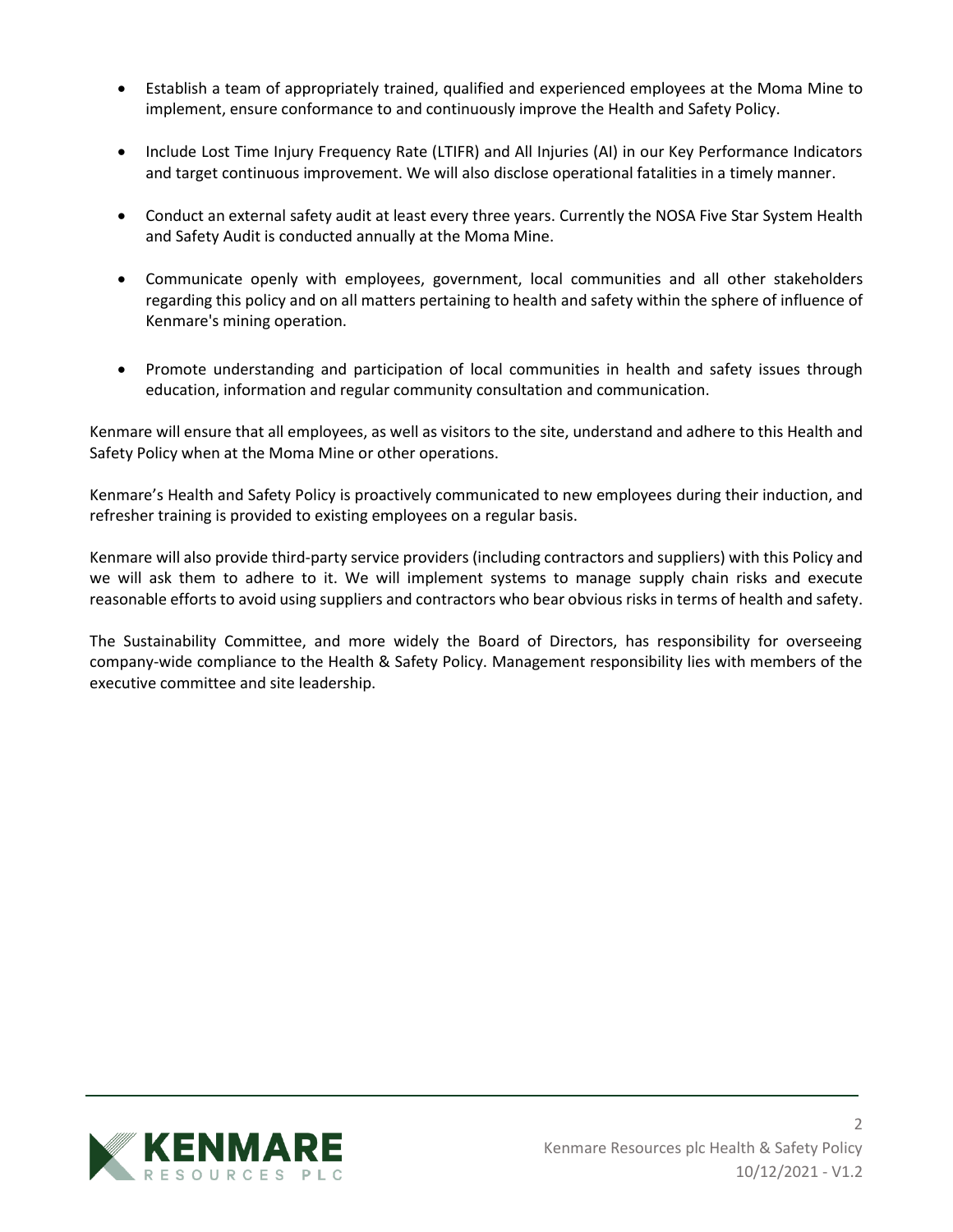This policy was reviewed and approved by the Board of Kenmare Resources plc and is signed by Michael Carvill, Managing Director on behalf of the Board of Kenmare Resources plc.

## **Michael Carvill**

Managing Director 10 December 2021

## **About Kenmare and scope of policy**

Kenmare is an established mining company operating the Moma Titanium Minerals Mine on the north-east coast of Mozambique. This Policy covers the Mine, our Mozambican offices in Nampula and Maputo and our head office in Dublin, Ireland.

We are one of the world's largest producers of mineral sands products, key raw materials ultimately consumed in everyday "quality-of-life" items such as paints, plastics, and ceramic tiles. We mine titanium-rich sands, mainly using dredges that float in artificial ponds, removing 3-5% of ore mined, and separate it into its constituent minerals. We then progressively rehabilitate the mined land before it is handed back to the local community. Once the minerals are separated, we transport our final products to ocean-going vessels from our dedicated port facility.